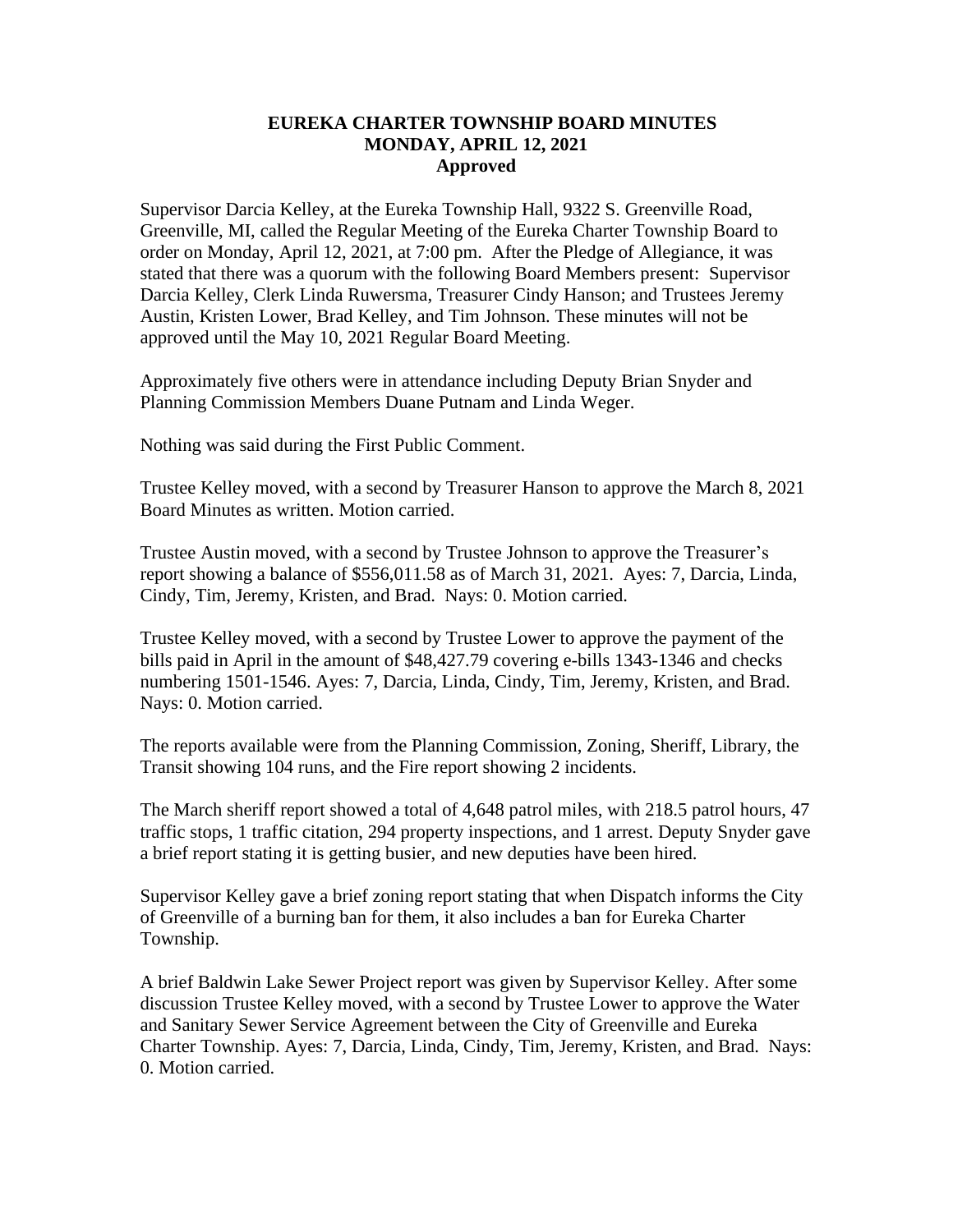Trustee Austin moved, with a second by Trustee Kelley to agree to establish an escrow account fee for complex zoning applications, which includes anything other than a singledwelling home, to cover the professional fees. Ayes: 7, Darcia, Linda, Cindy, Tim, Jeremy, Kristen, and Brad. Nays: 0. Motion carried.

Treasurer Hanson moved, with a second by Trustee Johnson to amend the fee schedule to add a line item for an escrow account fee of \$1,000.00 for complex zoning applications, which includes anything other than a single-dwelling home. Motion carried.

Susan Hoppough, Jon Behrends, and Branden Lutz applied for the position of Eureka Charter Township Planning Commission Member. Jon Behrends was the only applicant present to answer questions. After some discussion, Trustee Kelley moved, with a second by Trustee Lower to appoint Jon Behrends to the Planning Commission, effective immediately, to finish the term of Les Lillie which ends December 31, 2022. Motion carried.

Trustee Austin moved, with a second by Trustee Kelley to allow Attorney Cliff Bloom to review all of the Township's regulatory ordinances for between \$2,000.00 and \$3,000.00 and send recommendations back to the Board. Motion carried.

Lawn care bids came in from Cutting Edge Lawn Care, Double A Lawn Care, and Charlie's Angles Lawn & Landscape. After some discussion, Trustee Kelley moved, with a second by Trustee Johnson to approve a three-year contract with Cutting Edge Lawn Care for the lawn care services at the Township Hall, the extra lot across Jordan Road, and the Eureka Township Cemetery. Motion carried.

The Spring Cleanup Day is scheduled for May 8, 2021, with five dumpsters. A notice will be put in the *Daily News*.

Trustee Johnson moved, with a second by Treasurer Hanson to approve a joint resolution with the City of Greenville for a speed study on M-57 between Satterlee and Youngman Roads. Ayes: 7, Darcia, Linda, Cindy, Tim, Jeremy, Kristen, and Brad. Nays: 0. Motion carried.

Supervisor Kelley reported to the Board that in May 2021 Eureka Charter Township will be receiving half of the \$397,521.00 in stimulus money, and the other half will be distributed in March 2022.

Supervisor Kelley explained the digital document preservation system and gave the quote of \$17,000.00 from Applied Imaging. She will get a few more quotes and bring this back to the Board at a later date.

Trustee Lower moved, with a second by Trustee Kelley to approve the Identity Theft Prevention Policy #0-04 as written. Motion carried.